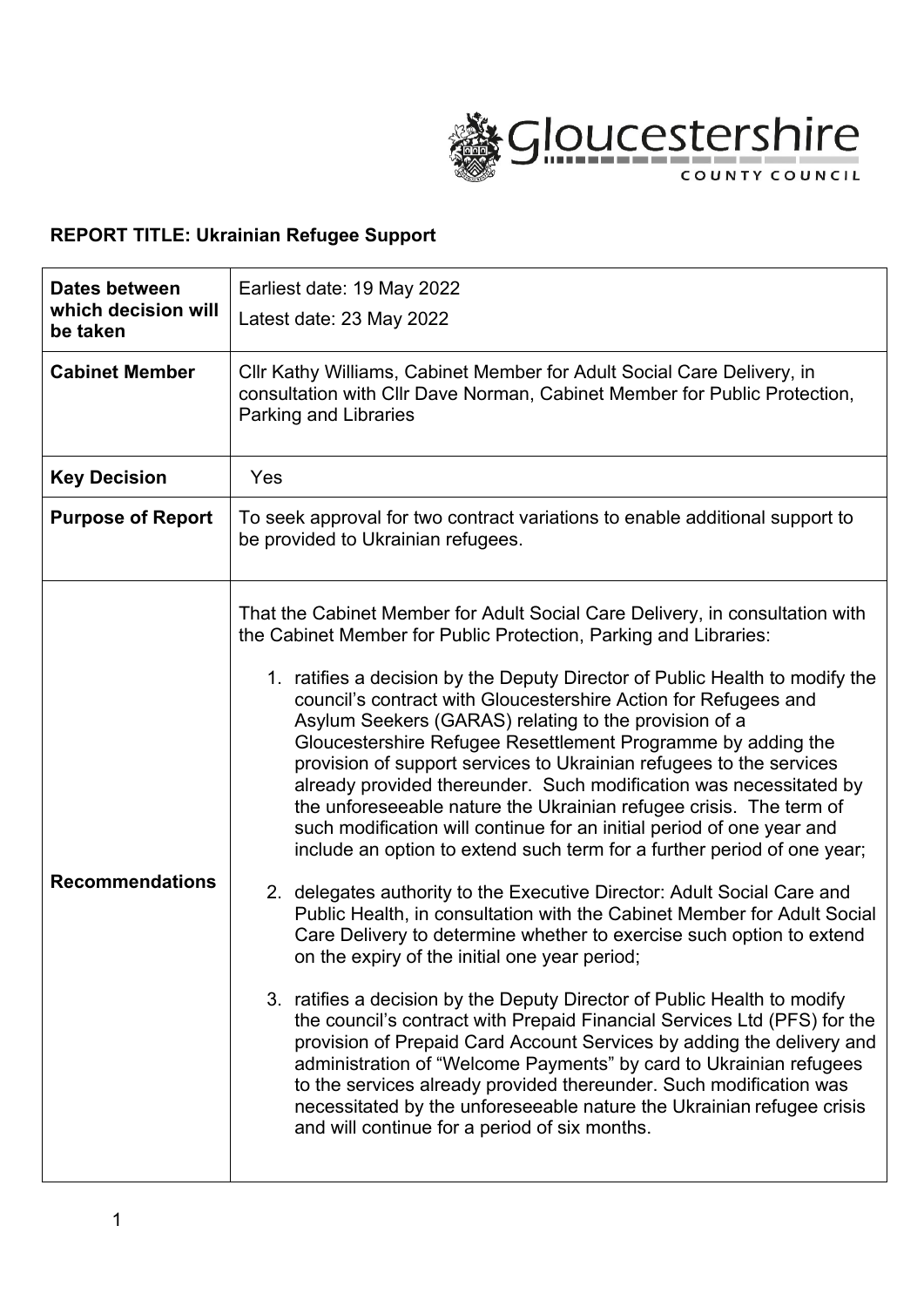| <b>Reasons for</b><br><b>Recommendations</b> | 1. The modification to the council's contract with GARAS for the provision<br>of a Gloucestershire Refugee Resettlement Programme will enable<br>GARAS to meet the for the requirements of the council's Homes for<br>Ukraine (HFU) scheme and the resettlement and support requirements<br>of Ukrainian refugees.<br>2. The modification to the council's contract with PFS for the provision of<br>Prepaid Card Account Services will enable it to ensure that all<br>Ukrainian refugees will receive a £200 welcome payment which is<br>funded from the overall £10,500 allocated to the local authority for<br>each refugee. The £10,500 per refugee allocation is a ring-fenced<br>budget specifically for the HFU scheme. |                                                                                                                                                    |  |  |  |  |
|----------------------------------------------|---------------------------------------------------------------------------------------------------------------------------------------------------------------------------------------------------------------------------------------------------------------------------------------------------------------------------------------------------------------------------------------------------------------------------------------------------------------------------------------------------------------------------------------------------------------------------------------------------------------------------------------------------------------------------------------------------------------------------------|----------------------------------------------------------------------------------------------------------------------------------------------------|--|--|--|--|
| <b>Resource</b><br><b>Implications</b>       | The budget to fund the above service modifications is coming from the<br>£10,500 funding allocated by the Home Office to Tier 1 Local Authorities for<br>each refugee. We currently anticipate 1500 Ukrainian arrivals; and as such<br>our expected budget envelope is £15.75 million. The remainder of the funding<br>will be used for the requirements set out in the Homes for Ukraine – guidance<br>for councils. This includes completing property checks, welcome visits, and<br>other needs identified as the scheme develops, such as Free School Meal<br>(FSM) provision.<br>Modification of the council's contract with GARAS for the provision of a<br>Gloucestershire Refugee Resettlement Programme:               |                                                                                                                                                    |  |  |  |  |
|                                              | <b>Service</b><br>Delivery of support<br>services for Ukrainian<br>refugees (staffing costs<br>and overheads)                                                                                                                                                                                                                                                                                                                                                                                                                                                                                                                                                                                                                   | Cost<br>£198,000 per annum (£396,000 if the<br>council elects to exercise its one year<br>extension option)                                        |  |  |  |  |
|                                              | Additional funding to<br>support families as<br>required. This will<br>contribute to translation<br>costs, transport for<br>refugees to meet support<br>workers, venue hire and<br>refreshments for<br>community cohesion<br>events, plus other<br>identified needs.                                                                                                                                                                                                                                                                                                                                                                                                                                                            | £20 per guest = $1500 \times £20 = £30,000$<br>per annum (£60,000 per annum if the<br>council elects to exercise its one year<br>extension option) |  |  |  |  |
|                                              | <b>Total</b><br>£456,000                                                                                                                                                                                                                                                                                                                                                                                                                                                                                                                                                                                                                                                                                                        |                                                                                                                                                    |  |  |  |  |
|                                              | Modification of the council's contract with PFS for the provision of Prepaid                                                                                                                                                                                                                                                                                                                                                                                                                                                                                                                                                                                                                                                    |                                                                                                                                                    |  |  |  |  |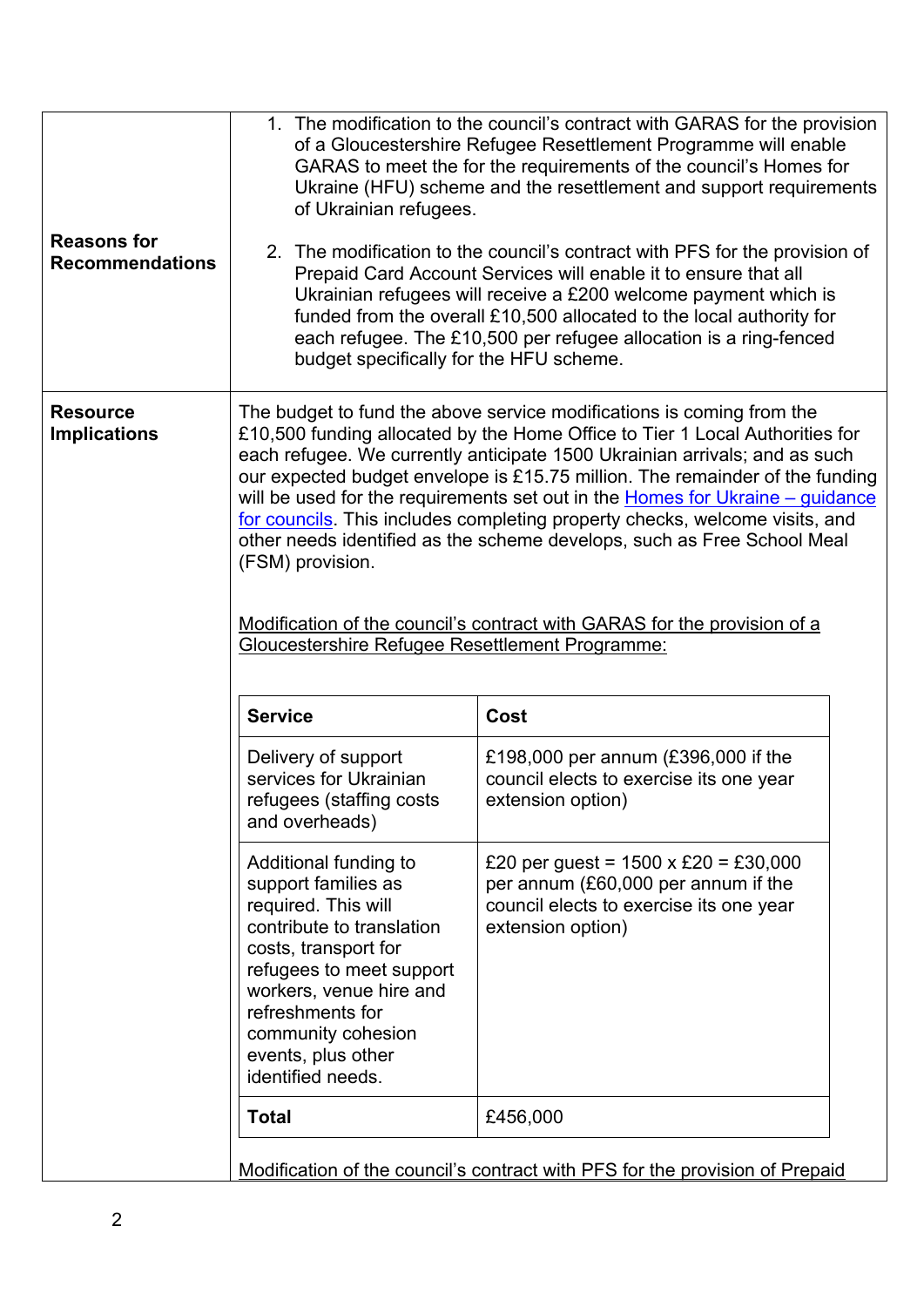|                                       | Card Account Services:                                                                                                                                                                                                                                                                                                                                                                                                                                                     |                                  |                      |  |  |  |
|---------------------------------------|----------------------------------------------------------------------------------------------------------------------------------------------------------------------------------------------------------------------------------------------------------------------------------------------------------------------------------------------------------------------------------------------------------------------------------------------------------------------------|----------------------------------|----------------------|--|--|--|
|                                       | <b>Service</b>                                                                                                                                                                                                                                                                                                                                                                                                                                                             | Cost                             | <b>Total Cost</b>    |  |  |  |
|                                       | Administration fee<br>for six months<br>(anticipated)                                                                                                                                                                                                                                                                                                                                                                                                                      | £4,000 (per<br>month) $\times$ 6 | £24,000              |  |  |  |
|                                       | Accounts for 1500<br>refugees                                                                                                                                                                                                                                                                                                                                                                                                                                              | £5 (per card) $x$<br>1500        | £7,500               |  |  |  |
|                                       |                                                                                                                                                                                                                                                                                                                                                                                                                                                                            |                                  | <b>Total £31,500</b> |  |  |  |
|                                       | The total cost associated with modifying the two contracts is £487,500<br>The prepaid cards will subsequently have the welcome payments loaded<br>onto them, to provide refugees with access to funds for initial subsistence<br>costs and urgent necessities as stipulated within the Homes for Ukraine<br>scheme guidance. It is estimated that the total value of these payments will<br>be approximately £300,000, dependent upon the number of refugees<br>supported. |                                  |                      |  |  |  |
|                                       |                                                                                                                                                                                                                                                                                                                                                                                                                                                                            |                                  |                      |  |  |  |
| <b>Background</b><br><b>Documents</b> | Homes for Ukrainians - Guidance for Councils                                                                                                                                                                                                                                                                                                                                                                                                                               |                                  |                      |  |  |  |
| <b>Statutory Authority</b>            |                                                                                                                                                                                                                                                                                                                                                                                                                                                                            |                                  |                      |  |  |  |
| <b>Divisional</b><br>Councillor(s)    | All                                                                                                                                                                                                                                                                                                                                                                                                                                                                        |                                  |                      |  |  |  |
| <b>Officer</b>                        | Any representations should be sent to:                                                                                                                                                                                                                                                                                                                                                                                                                                     |                                  |                      |  |  |  |
|                                       | Name: Siobhan Farmer<br>Tel. no: 01452 324249<br>Email: Siobhan.farmer@gloucestershire.gov.uk                                                                                                                                                                                                                                                                                                                                                                              |                                  |                      |  |  |  |
|                                       | By 5pm on 18 May 2022                                                                                                                                                                                                                                                                                                                                                                                                                                                      |                                  |                      |  |  |  |
| <b>Timeline</b>                       | There is an urgent need to implement this scheme. A decision is therefore<br>sought at the earliest feasible point.                                                                                                                                                                                                                                                                                                                                                        |                                  |                      |  |  |  |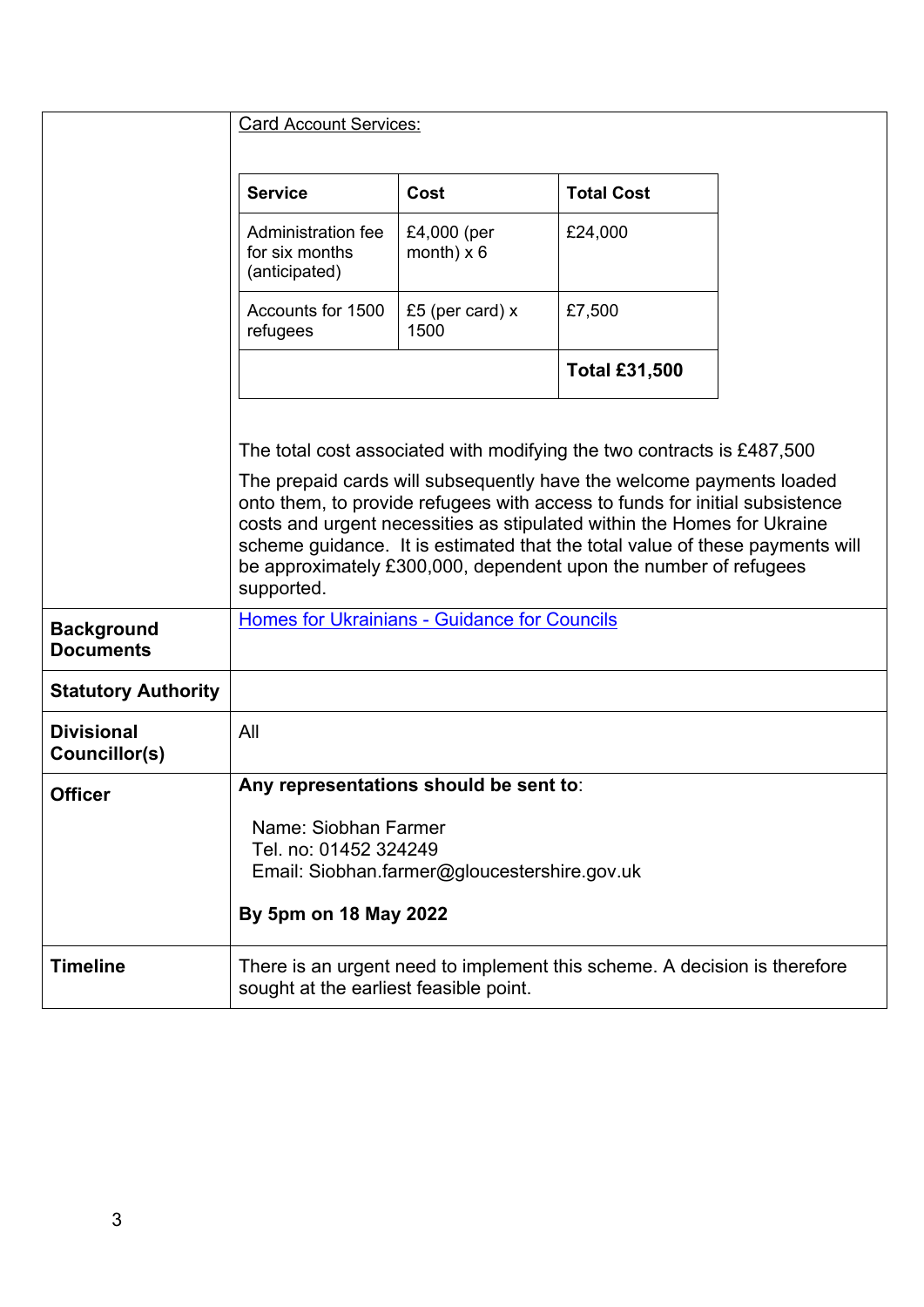## **Background**

## The "Homes for Ukraine" (HFU) Scheme

- 1. There are two main schemes for supporting citizens from the Ukraine to seek refuge in the UK. The first is the Ukraine Family Scheme which allows applicants to join family members or extend their stay in the UK. This does not come with any specific funding.
- 2. The scheme that requires input from councils (upper and lower tier) is the HFU scheme. This will allow Ukrainians and their immediate family members with no family ties to the UK to be sponsored by individuals or organisations who can offer them a home such as a spare room or unoccupied residential self-contained unit.
- 3. The scheme is uncapped. Beneficiaries are able to live and work in the UK for up to three years. They can access benefits, NHS healthcare, employment and other support.
- 4. Funding of £10,500 per person will be made available to local authorities, with an additional top-up for child education. This will be paid to Upper Tier authorities for funding all of the associated activities to support the Ukrainian guests when they arrive in the UK with additional funding for early years and education places. £200 of this funding is designated as a 'welcome' payment for newly arrived refugees.
- 5. Sponsors are expected to provide rent free accommodation for a minimum of six months, with an optional 'thank you' tax free payment of £350 per month available to people who can accommodate one or more households for up to 12 months (limited to one payment per residential address).
- 6. There is a requirement from the Department of Levelling Up, Housing and Communities (DLUHC) to complete five checks for all sponsor settings. The checks are: (i) accommodation exists; (ii) accommodation is satisfactory; (iii) DBS checks have commenced; (iv) safeguarding checks have been completed; (v) guest has arrived. These checks are being carried out by a partnership of the district councils and the county council.
- 7. 950 individuals have been identified so far as matching with a sponsor in Gloucestershire. However, the scheme is uncapped and it is possible that more refugees will be sponsored in Gloucestershire. This report has therefore costed for up to 1500 Ukrainian refugees for payment card administration to allow for some flexibility.

## Coordination of support for refugees in Gloucestershire

8. Members of the Gloucestershire Strategic Housing Partnership are coordinating the response to the HFU scheme. The Strategic Housing Partnership is hosted by Gloucester City Council and work on behalf of the seven local authorities, the Clinical Commissioning Group, and the Office of the Police and Crime **Commissioner**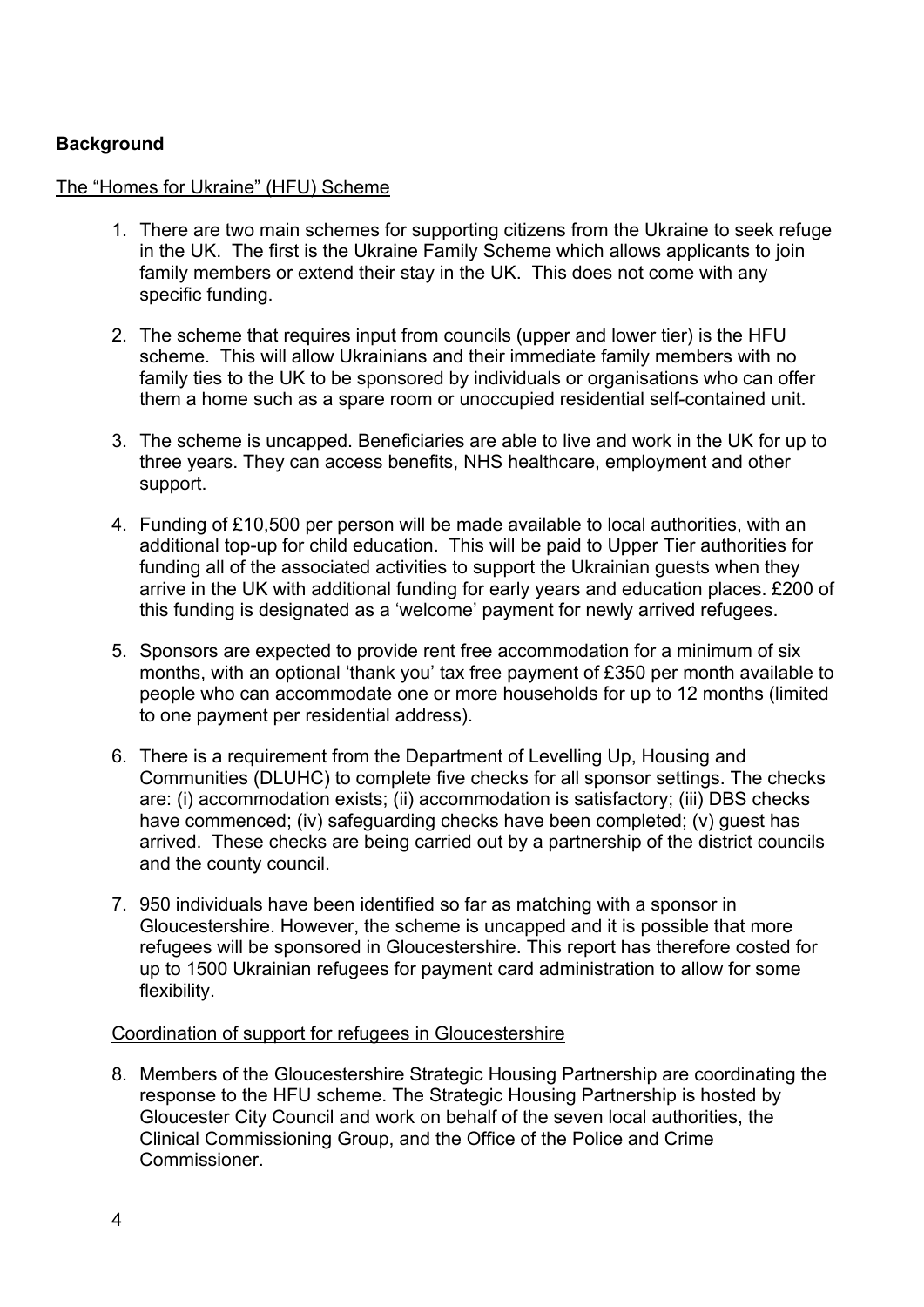- 9. The partnership has been leading the response to existing Home Office refugee and asylum seeker schemes including the Afghan Resettlement Programme and the coordination and oversight of contingency hotels which house asylum seekers awaiting applications to be processed.
- 10.Members of the Strategic Housing Partnership group are working collectively to ensure that the HFU scheme works effectively in Gloucestershire so that as many people as possible receive the support they need in the County. County Council representatives will ensure that all aspects of their services continue to be covered (e.g., safeguarding, education, public health, adult social care) and District Council representatives will attend to cover housing and benefit related issues. The Gloucestershire Fire & Rescue Service (GFRS) are completing home visits. Structures and staff in place to support the COVID-19 response have been used to help deliver the response to the Ukrainian situation.
- 11.The Full Council at GCC condemned the invasion of Ukraine by Russian forces and released a motion detailing their full views. This included highlighting their agreement to work with both district colleagues and GARAS to provide support for all refugees in Gloucestershire.

## Delivery of resettlement support

- 12.Due to the increased numbers of refugees expected due to the situation in Ukraine, there is a need for additional resettlement support to help refugees both on arrival and as they begin building their lives in the UK.
- 13.Resettlement support needs to be responsive to the individual needs of each refugee. It is expected that each refugee will be allocated a case worker who can support in the following areas:
	- Immigration status and related issues, including Biometric Residence Permits and residency.
	- Support in accessing Housing, including by preparing for longer-term alternatives to initial Hosting arrangements.
	- Health and wellbeing
	- Financial stability, including accessing relevant benefits.
	- Childcare and education, including ESOL for adults
	- Skills training and employment
	- Cultural and community integration
- 14.The council's contract with Gloucestershire Action for Refugees and Asylum Seekers (GARAS) for the provision of a Gloucestershire Refugee Resettlement Programme (the "GRRP contract") was awarded in April 2021 with a total value of £1.328 million. The specification for this contract was designed to support refugees from Syria, but the principles set out in the GRRP specification align with the support required by Ukrainian refugees. The principles in the GRRP contract are as follows:
	- Tailor support to individual refugees and families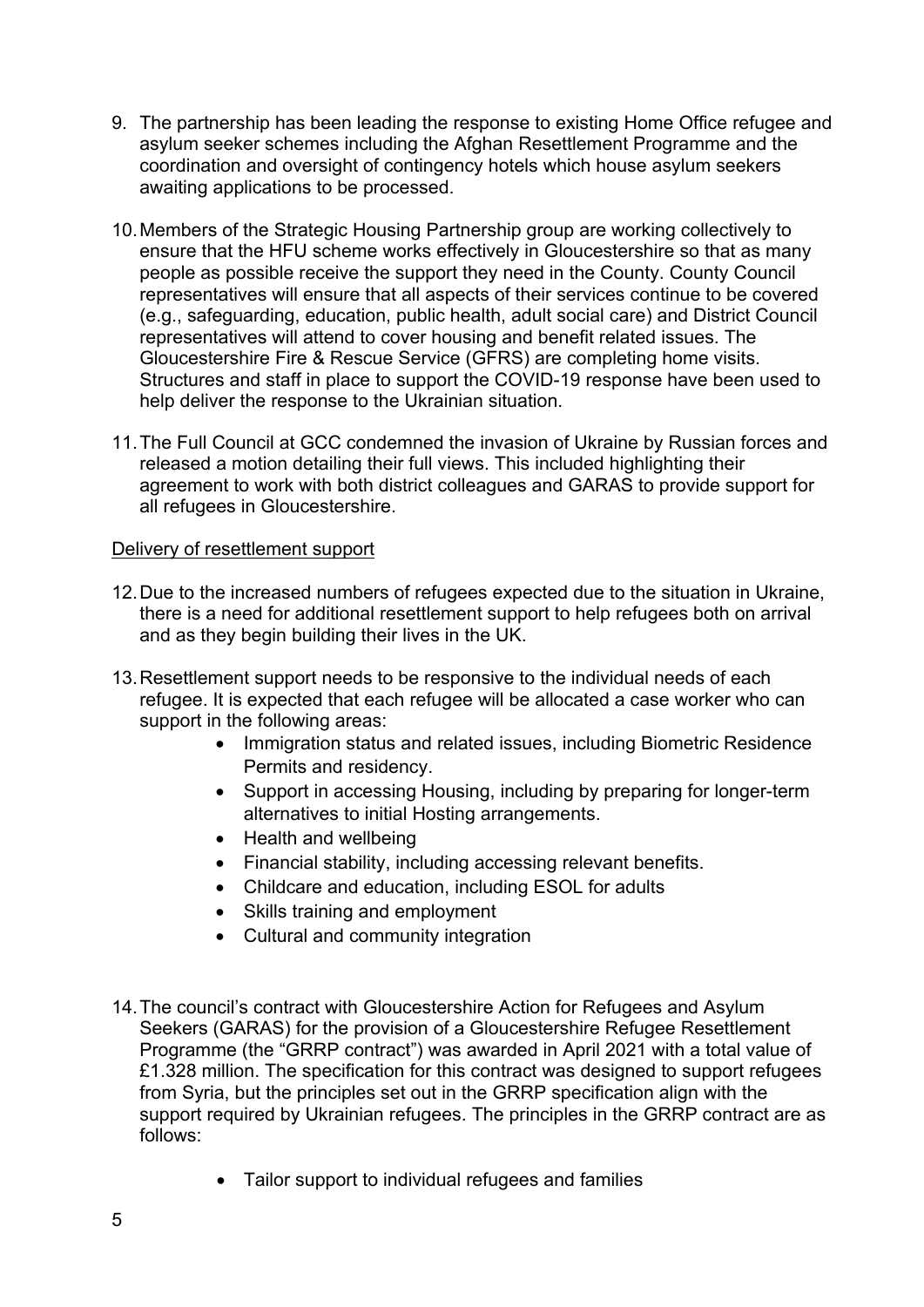- Provide intensive support earlier on in the contract and gradually taper it off as the contract progresses.
- Seek to build resilience and independence in every intervention and element of service design undertaking a strengths-based approach to support planning.
- Enhancing the ability of mainstream services to support refugees rather than duplicating services or adding additional pressure.
- Caseworker support is to be underpinned with support in the locality hubs and services within the localities.
- Support community development around ongoing services to support the refugees to integrate.
- Supported by and integrating with the existing Syrian families who are focused on independence and needing only light touch approaches.
- 15.The same principles apply to both the services provided under the GRRP contract and the modified services described in this Report, save for the fact that the GRRP contract when awarded did not anticipate that support thereunder would be provided to Ukrainian communities who have recently resettled in Gloucestershire due to the war in their country and the offer of seeking refuge in the UK through the HFU scheme. .
- 16.A strategy for future resettlement services in Gloucestershire will be developed this year. This will aim to develop a consistent approach towards supporting refugees and asylum seekers across Gloucestershire. A one-year term plus a one year extension option has been agreed to allow for time to review the current contracts and processes in place.

## Welcome payments

- 17.Each refugee from Ukraine is eligible for a £200 Welcome Payment. The purpose of this payment is to support initial subsistence costs and urgent necessities whilst access to wider benefits is arranged. Payments are funded from the £10,500 allocated to GCC for each refugee.
- 18.Payments are made using a pre-paid card system. GCC holds an existing contract with PFS to administer payments for direct budget payments in social care.
- 19.Costs associated with the pre-paid cards relate to a monthly charge for the administration of the cards which is handled by PFS. There is also a cost of £5 per card. The allocation of £200 onto each card is managed within GCC and these costs do not need to be accounted for in any variation to the contract.

## **Options**

20.There are three options for consideration:

**Option 1:** Refuse to ratify the Recommendations contained in this report – this would mean the existing service from GARAS continues to operate but no additional staff in post. There are significant risks to this as GARAS is already providing services to other refugee groups that need support and additional staffing is needed to provide the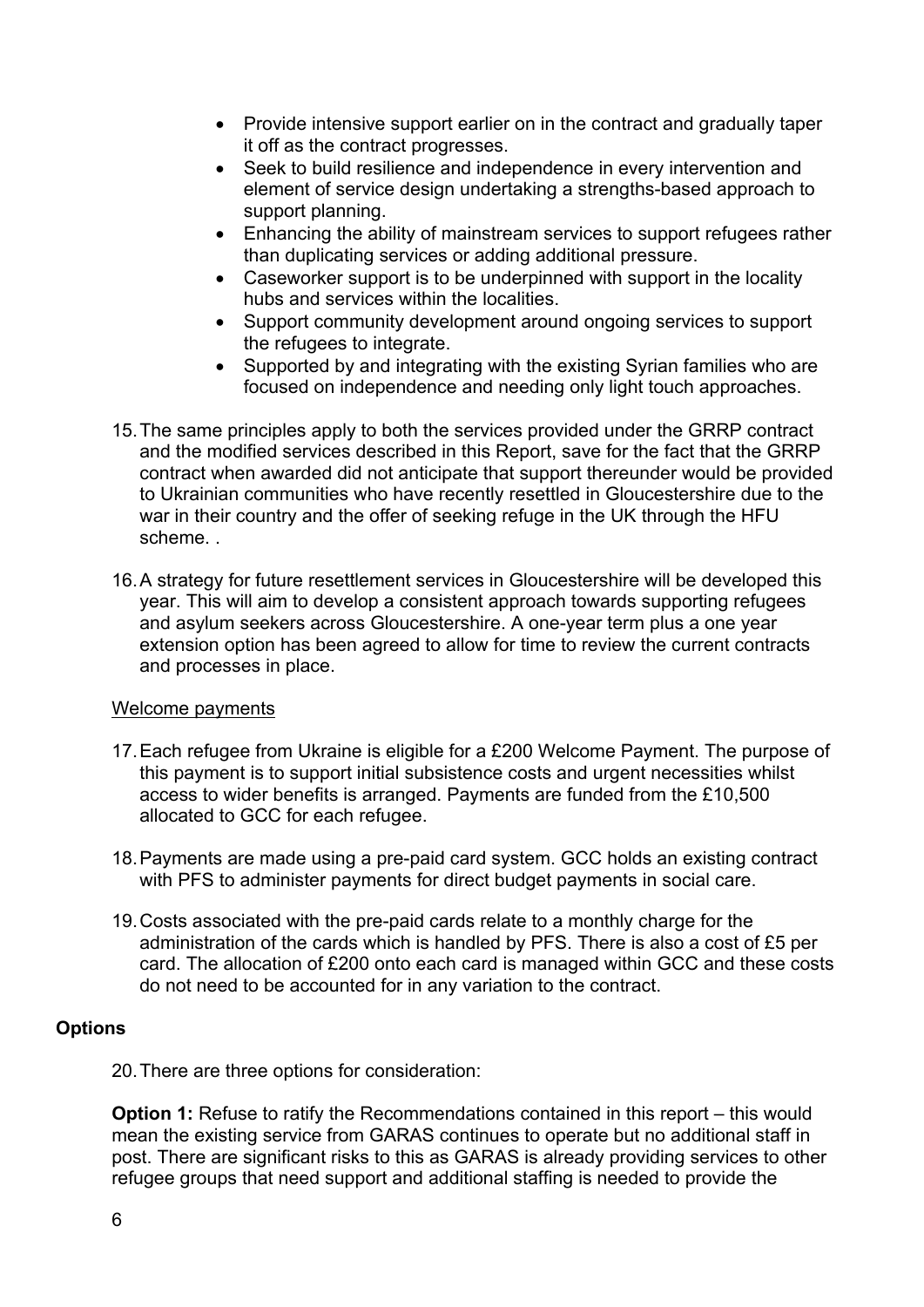support required for Ukrainian refugees. Funding is provided for each refugee to provide support and not doing so would fail to meet the requirements of the Home Office and be a reputational and equalities risk.

The withdrawal of a card payment system would mean that newly arrived refugees would not be able to access the Welcome Payment. The [guidance](https://www.gov.uk/guidance/homes-for-ukraine-guidance-for-councils) for councils on the HFU scheme states "The council where the sponsor accommodation is located should provide an interim payment (in line with other resettlement schemes) of £200 per guest for subsistence costs. The £200 payment is factored into the tariff and does not need to be repaid by the guest. Councils should agree a plan locally to determine how this payment is delivered." If the card payment scheme is withdrawn, there will not be an effective method of delivering the payment in place.

**Option 2:** Ratify the modification the GRRP contract on the basis set out in the above Recommendations; and Ratify the modification of the council's contract with PFS for the provision of Prepaid Card Account Services on the basis set out in the above Recommendations. This is the recommended option.

**Option 3:** Open tender process – this would result in delays in implementing the urgent allocation of support for Ukrainian refugees. GARAS has been identified as the only existing supplier that is able to provide this service. GARAS has experience in delivering refugee resettlement support in Gloucestershire across multiple previous and ongoing programmes and has considerable expertise in this area. It is not expected that there would be any significant benefit from an open tender process at this point given it would take considerably longer to implement a provider and this is time critical issue. In addition, there is a longer term plan in place to offer an open tender process and to consolidate existing refugee resettlement programmes into one service.

## **Risks**

- 21.There is a risk in respect of any contract modification that it may be subject to legal challenge under the Public Contract Regulations 2015 ("PCRs"). While it is acknowledged that a contract modification is permissible under the PCRs only on very limited grounds, the modification to the GRRP contract is fully justified in this instance under Regulation 72(1)(c) PCRs on grounds that:
- a) the value of the proposed modification will not exceed 50% of the value of the original contract; and
- b) the modification will not alter the overall nature of the contract; and
- c) the need for the modification was brought about by the unforeseeable nature the Ukrainian refugee crisis.

The modification to the council's contract with PFS for the provision of Prepaid Card Account Services is permitted under the rules of the framework agreement from which such services were procured.

22.Homes for Ukraine provides a new model of support for refugees which has not been offered to other refugees who have recently arrived in the UK, for example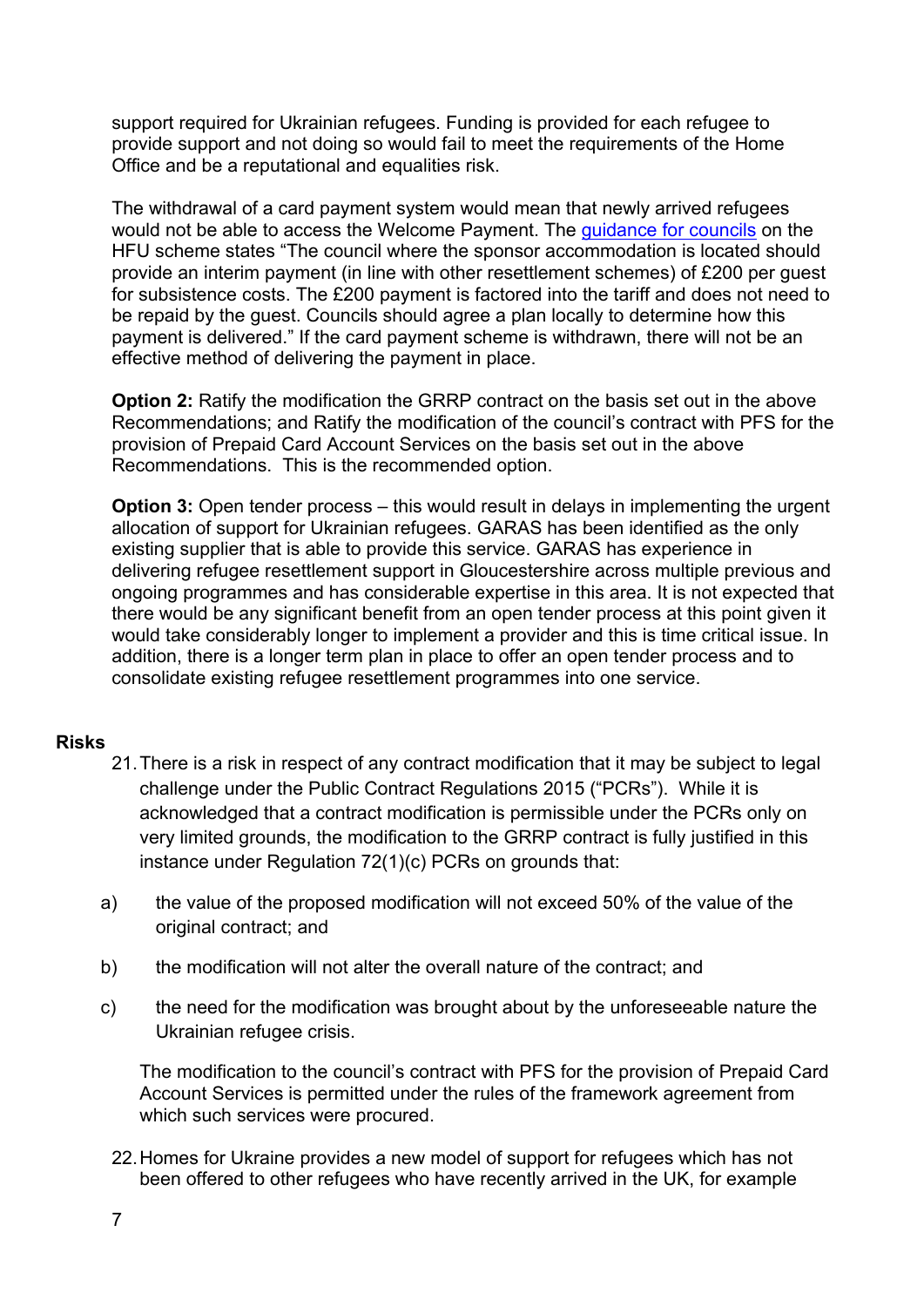from Afghanistan. There is a risk that the additional offer of support for Ukrainians could cause dissatisfaction or a perception of unequal treatment amongst other refugees and the organisations that support them or requests for additional funding for other groups. This will need to be monitored through the structures set up to support the HFU scheme.

23.There is a risk that the £200 welcome payment is not used appropriately or is lost. To mitigate this, minors' payments will be allocated to their parent or guardian's card. Gloucestershire County Council will be administering the payment and will ensure that the cards are delivered to the correct person. Any reports of mis-use will be followed up.

## **Financial implications**

- 24.There is no direct cost to Gloucestershire County Council. The Government is providing councils with funding of £10,500 per person under this scheme for the first year. This funding is intended to enable councils to provide support to families to rebuild their lives and fully integrate into communities and all costs identified in this report will come from this payment..
- 25.The Government funding is intended to cover the costs arising for the first year of support provided.

## **Climate change implications**

26.Not applicable

## **Equality implications**

- 27.Has an Equalities Impact Assessment (EIA) been completed? Yes / No
- 28.An EIA has not yet been completed due to the urgent nature of this report but is underway.

29.The principal equality issues are set out below:

- The cash payment should support newly arrived refugees to address urgent needs and to help them to settle into their host homes. Given the trauma that many refugees will have faced, it is important that this first period of settling is supported appropriately so that people have the best chance of being comfortable in their host families. Ensuring fair access to the cash payments is important and will be overseen by GCC.
- Appropriate consideration will be given to the needs of refugees arriving who are from protected characteristic groups and any additional support required will be tailored to their needs by GARAS.
- GARAS is a Gloucestershire based organisation and has an excellent understanding of local communities and the challenges they face. This means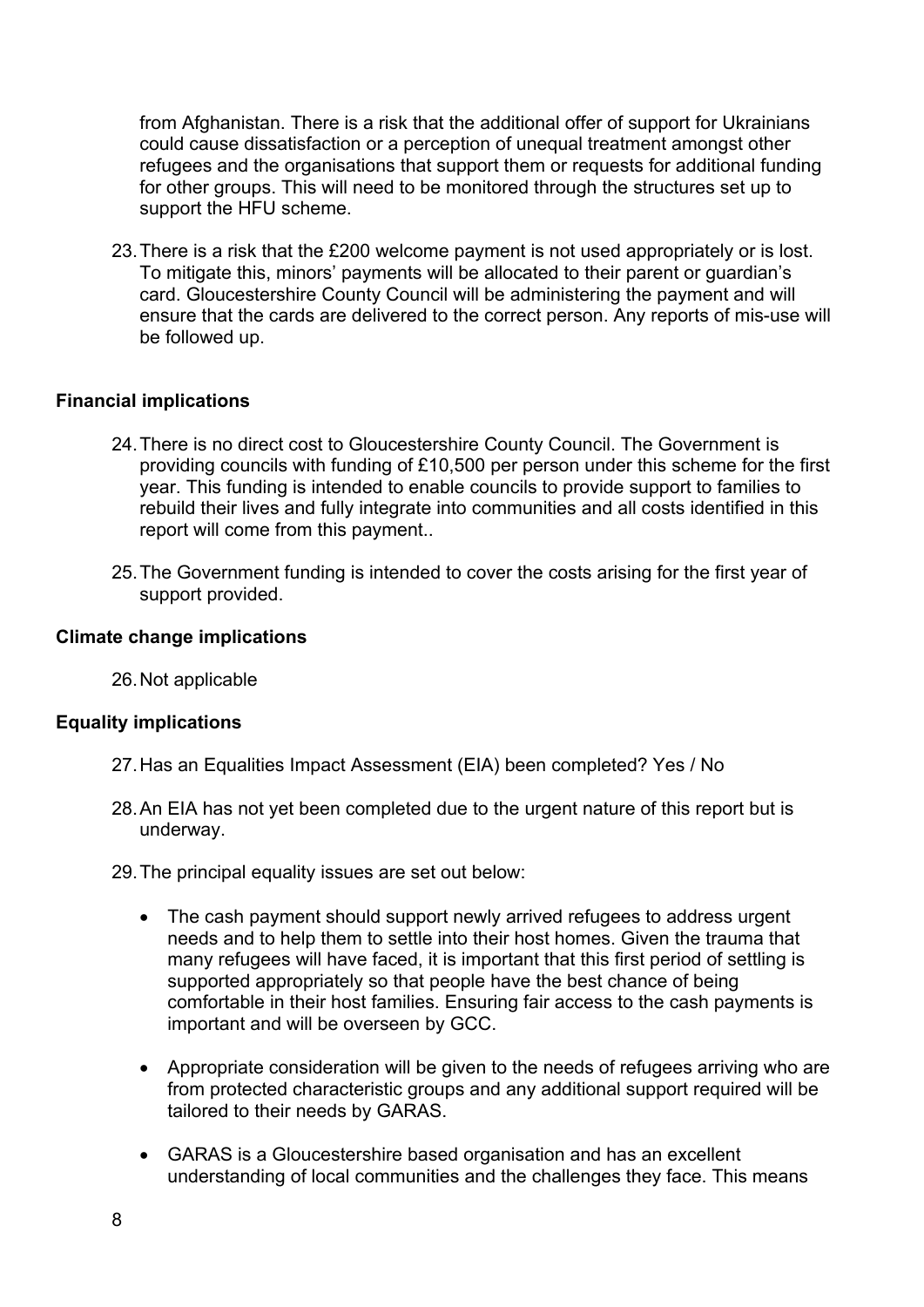that it is well placed to support refugees to integrate effectively in their new communities and reduce the chance of entrenching inequalities.

## **Data Protection Impact Assessment (DPIA) implications**

- 30.GCC's Information Management Service has been consulted. A DPIA has been recommended and will be completed.
- 31.The pre-paid card system records how cards are being used and where payments are made. This has potential data protection implications for the individuals using the cards. This has been discussed with the GCC Information Management team. The company administering the cards are General Data Protection Regulations (GDPR) compliant.
- 32.The existing GRRP contract has been reviewed by the Information Management Service and the appropriate data protection clauses are included.
- 33.The Homes for Ukraine: [Guidance](https://www.gov.uk/guidance/homes-for-ukraine-guidance-for-councils) for Councils sets out the authorisation in place for personal data to be shared to help support the sponsor arrangement.

## **Social value implications**

34.Supporting refugees locally provides an opportunity for the community, local businesses, and anchor institutions to work together to help people that have experienced trauma. In time, refugees supported by the local community may become an important part of the local community themselves. Refugees may be skilled workers who are able to contribute to the local economy and local public sector roles.

## **Consultation feedback**

35.The approach set out in this report has been shared with colleagues in the Strategic Housing Partnership and Gloucestershire Fire and Rescue Service.

## **Officer recommendations**

36.It is recommended that:

- The GRRP contract is varied to provide additional funding of £228,000 (plus one year extension option of £228,000) to GARAS to deliver the HFU specification
- The PFS contract is varied to provide additional funding of £31,500 to support the administration and provision of pre-paid cards for the Welcome Payment

## **Performance management/follow-up**

37.The GRRP contract is currently managed by Gloucestershire Fire and Rescue Service. However, oversight of the contract will be held jointly by the Strategic Housing Partnership of which GCC is a member.